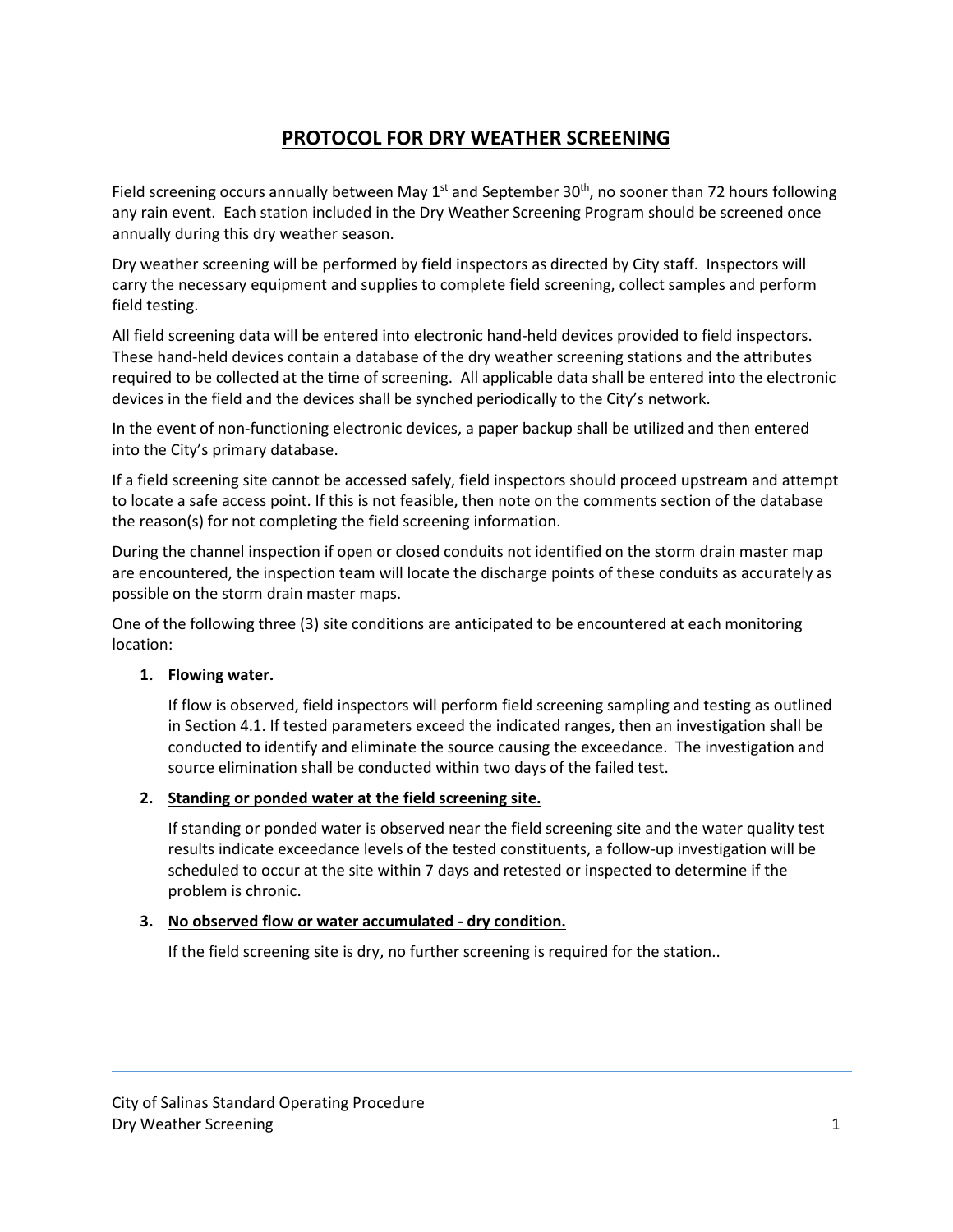A flow chart showing the procedures to be followed during the field screening process for major outfalls, and connected grid cells discharging to a receiving water is shown in Figure 3.1.



**Figure 1-1. Field screening process**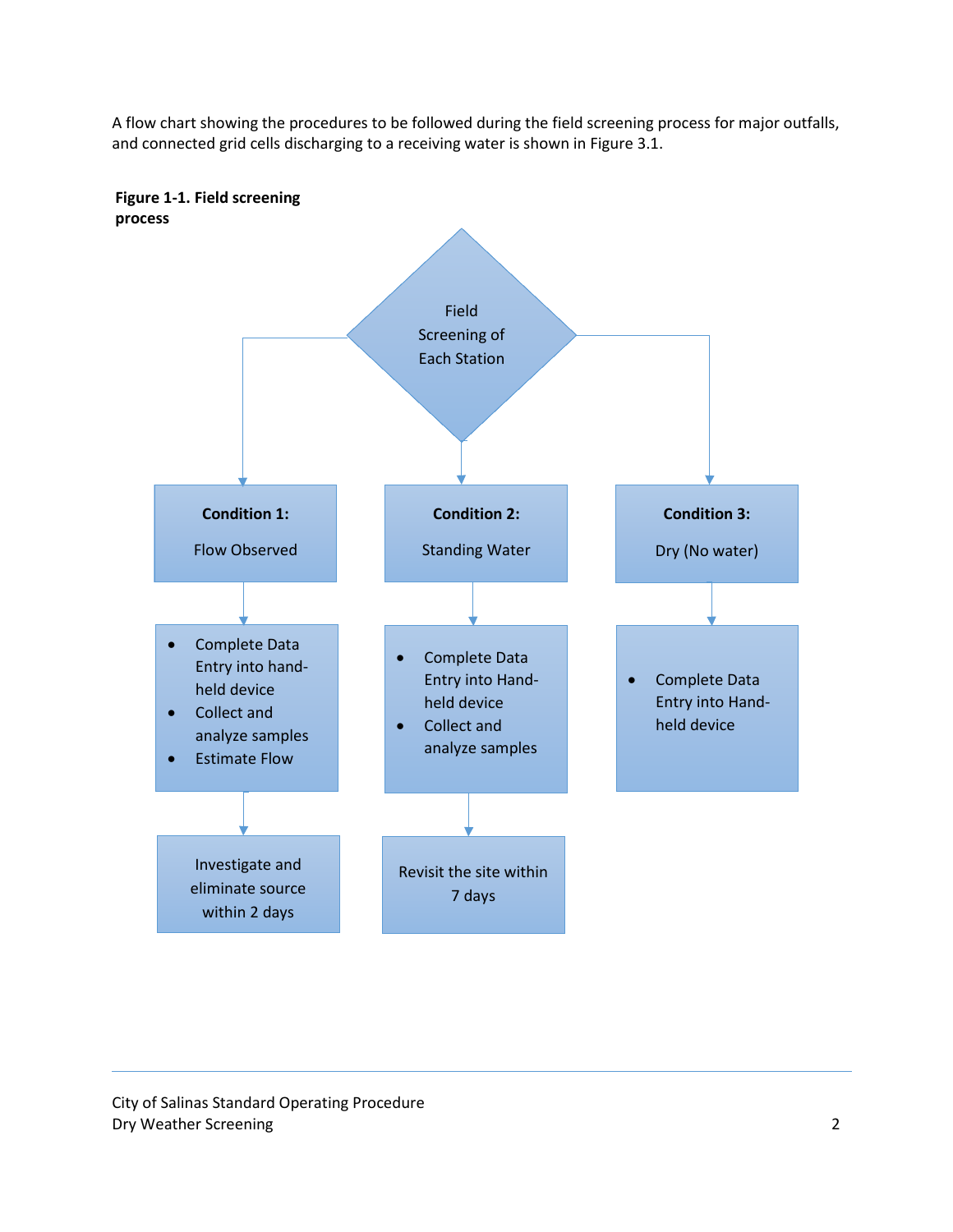## **Condition 1 – Flowing Water Observed**

If flowing water is observed at the time of the site visit the following additional information is to be obtained and recorded on the Field Data Sheet:

- 1. Estimate the flow (one of two methods described below).
- 2. Record visual observations including odor, color, clarity, floatables, deposits/stains, vegetation condition, structural condition, biology. Be descriptive if additional comments are provided.
- 3. Obtain adequate sample(s) and complete the field analysis with the appropriate equipment for pH, turbidity, conductivity, and detergent.
- 4. Note test results on the electronic database.
- 5. Photograph the observed flow.
- 6. Schedule a return visit to the site within 48 hours to investigate, identify, and eliminate the source if the limits are exceeded.

#### Estimating Flow

There are two (2) recommended methods for estimating flow. The selection of the method best suited for the site will depend on the magnitude of the flow and access to measure the flow in the conveyance system. The methods are:

- □ Area/Velocity method
- □ Volume/Time method

There are a number of techniques for determining flow by the Area/Velocity method. In general, the depth of the flow at the discharge point is measured with a yardstick or tape measure. The width of the water surface is also measured in a similar fashion. Surface velocity is determined by measuring the time it takes a floating object to travel a set distance.

One technique for measuring the surface velocity is the flow stick method, suitable for conduits or streams that can be easily straddled. The flow stick method uses a 4-foot pole with a nail driven in the end of the pole. A small center-drilled cork is placed over the nail. A 3-foot string attaches the cork to the nail. Velocity of flow is determined by inserting the stick into the mouth of the conduit or upstream in the case of a small stream. The cork is allowed to slip off the nail and float downstream. A stopwatch is used to record time (N) required for the cork to float downstream and pull the string taut. This will indicate surface velocity in 3 feet/N seconds (fps).

A similar method for measuring surface velocity is the fishing pole method. This method is useful for measuring surface velocities from manholes. A standard fisherman's float is connected on the end of the fishing line. A lead fishing weight is attached to the line 3 feet from the float (a larger distance may be required). The float and weight are lowered into the flow quickly enough as to allow the weight to enter the flow prior to the line between the float and weight becoming taught. A stopwatch is used to time (N seconds) how long it takes between float entering the water and the line between the float and weight becoming taught. This will allow calculation of the surface velocity in 3 feet/N seconds, (fps).

Note: These methods should not be used in pipes where abrupt changes in slope or other obstructions are observed.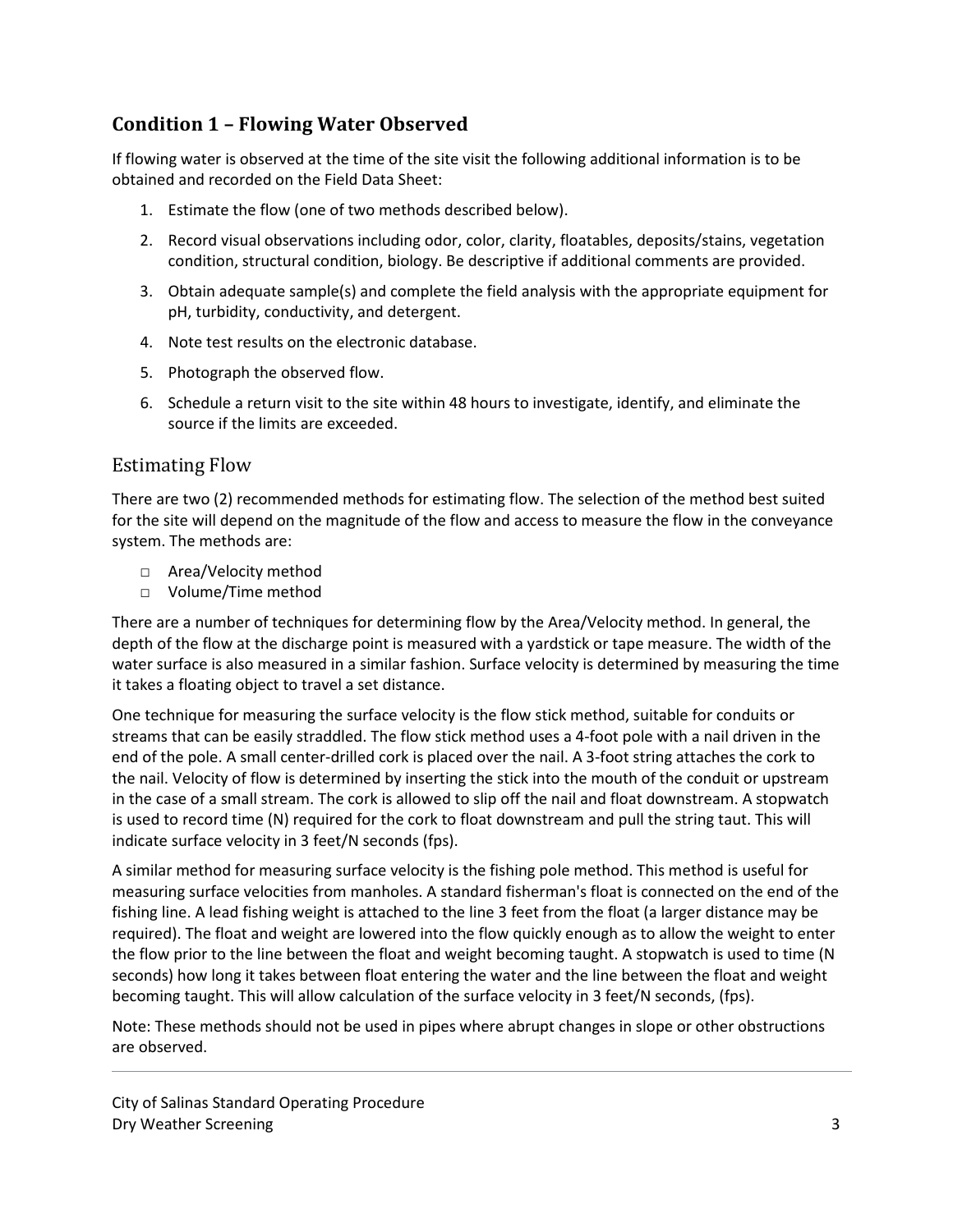The discharge (gpm) is estimated by multiplying the depth times the width (area- square feet) times the velocity (fps), which can be calculated at the end of each day.

The second method (Volume/Time method) is suitable for low flows discharged from an open or closed conduit with a drop. Under this method the time to fill a known volume is determined. Field personnel should have a 5-gallon container marked off in one gallon increments. Depending on the flow rate, the time to fill 1 to 5 gallons is measured. The discharge is then estimated by the following formula (which can be calculated back at the office):

Flow, Q  $(gpm) = \frac{Container\ Size\ Filled\ (gal)\times 60\ sec/}{Time\ to\ Fill\ Container\ (seconds)}$ 

Where these techniques are not practical, at a minimum the flow depth should be measured and recorded.

## **Condition 2 – Standing or Ponded Water In The Outfall Area**

Field personnel should use discretion in assessing whether the ponded water is from the conveyance system or another source. If standing or ponded water in the immediate vicinity of the field screening site is observed, the following additional information will be obtained and recorded on the Field Data Sheet:

- 1. Record visual observations including odor, color, clarity, floatables, deposits/stains, vegetation condition, structural condition, biology. Be descriptive if additional comments are provided.
- 2. Obtain adequate sample(s) and complete the field analysis with the appropriate equipment for pH, turbidity, conductivity, and detergent.
- 3. Note test results on the electronic database.
- 4. Photograph the observed flow.
- 5. Schedule a return visit to the site within 7 days to investigate, identify, and eliminate the source if the limits are exceeded. If the source of the water cannot be identified, then additional field screening visits may by planned during the same year to evaluate if the ponding was the result of a one-time event, or if it is a chronic problem.

## **Condition 3 - Dry Condition**

If the field screening site is dry, field personnel should complete the electronic database for the field screening station.

## **Field Data Entry**

To facilitate efficient field work and to maintain an up-to-date database, field staff are equipped with hand-held electronic devices that are pre-loaded with the field screening station locations, required attributes, and City maps to allow efficient data entry. The primary device used by City staff is the Trimble NOMAD with backup Trimble Yuma 2 devices. User's manuals for these devices are located in the Appendix. All fields are to be completed at the time of field inspection. The hand-held devices are periodically re-synched with the primary database on the City's network.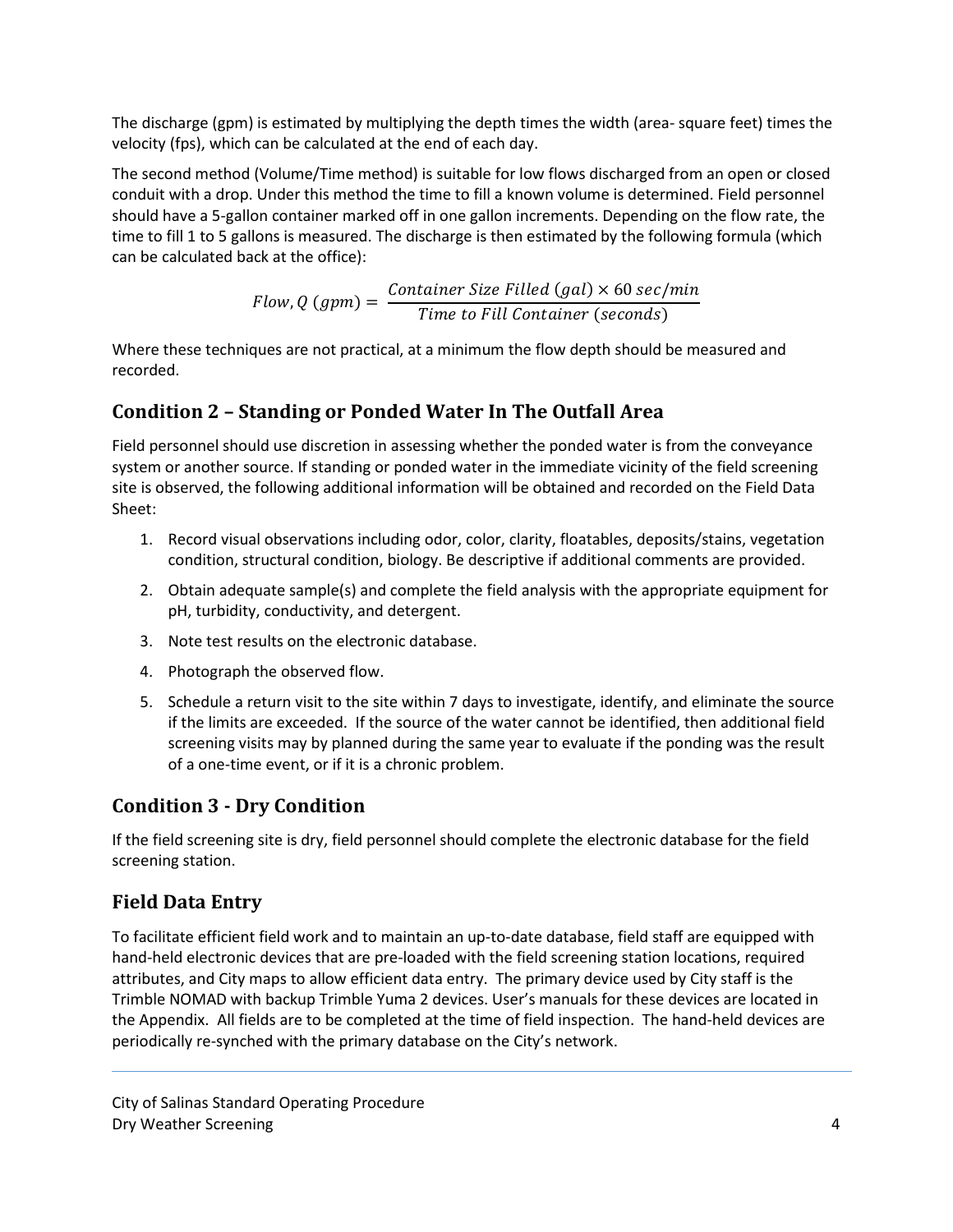The electronic devices are GPS enabled and preloaded with City maps and the required fields and attributes for each station. For some attributes, the inspector has the option of picking the value from a pre-defined list to eliminate data entry errors. Other fields allow free entry with text filters. The field data entry table is included in [Table 3-1.](#page-4-0)

| <b>PICK LIST HEADER:</b> | <b>CHOICE IN PICK LIST</b>                                                         |  |
|--------------------------|------------------------------------------------------------------------------------|--|
| Object ID                | Record ID. Number                                                                  |  |
| <b>Facility ID</b>       | <b>Manhole or Outfall</b>                                                          |  |
| Priority                 | 1 or 2 (Priority for<br>inspection and water<br>testing)                           |  |
| GridID                   | identification Number of<br>Inspection/Test Grid                                   |  |
| INSP DATE                | Date of the Inspection<br>(entered manually with<br>popup keyboard)                |  |
| <b>LAST RAIN</b>         | >72hrs or <72hrs                                                                   |  |
| <b>QUANTITY</b>          | $> 1$ inch or < $,1$ inch (How<br>much Rain in last Rain<br>Event)                 |  |
| <b>INSPECTOR</b>         | <b>Employee Name</b><br>Conducting Inspection.                                     |  |
| <b>SITE</b>              | Text Input- pop up<br>keyboard                                                     |  |
| <b>OUTFALL</b>           | Major or Minor                                                                     |  |
| <b>MATERIAL</b>          | <b>Text Input</b>                                                                  |  |
| <b>LAND-USE</b>          | agricultural, commercial,<br>industrial, institutional,<br>open space, residential |  |
| <b>FLOWING</b>           | n (no), y (yes)                                                                    |  |
| ILLICIT DC               | Text Input - Description                                                           |  |
| <b>ODOR</b>              | Musty, None                                                                        |  |
| COLOR                    | Brown, Clear Red                                                                   |  |
| <b>TURBIDITY</b>         | Clear, Cloudy                                                                      |  |
| <b>FLOATABLES'</b>       | None                                                                               |  |
| <b>DEPOSITS</b>          | None, Sediments                                                                    |  |
| <b>VEGITATION</b>        | Excessive Growth, None,<br>Normal                                                  |  |
| <b>STRUCTURAL</b>        | Concrete cracking, Normal                                                          |  |
| <b>BIOLOGICAL</b>        | Algae, Mosquito Larvae,<br>None                                                    |  |

<span id="page-4-0"></span>

|  |  |  |  |  | Table 3-1. Field data entry table |
|--|--|--|--|--|-----------------------------------|
|--|--|--|--|--|-----------------------------------|

| <b>PICK LIST HEADER:</b> | <b>CHOICE IN PICK LIST</b>                                                                                      |
|--------------------------|-----------------------------------------------------------------------------------------------------------------|
|                          | No, Yes, (Yes_No                                                                                                |
| FOLLOW-UP                | flow/evidence found in                                                                                          |
|                          | upstream manhole)                                                                                               |
| <b>COMPLETED</b>         | Text_Input                                                                                                      |
| <b>COMP-DATE</b>         | Date _ Date Input                                                                                               |
| <b>INSPECTION</b>        | <b>Text Filter</b>                                                                                              |
| <b>COMMENTS</b>          | <b>Text Filter</b>                                                                                              |
| <b>SIZE</b>              | Pipe Size 0-84                                                                                                  |
| WS-ID                    | Watershed ID _ CL, GC, MS,<br>NC, RD, SRC                                                                       |
| <b>WEATHER</b>           | Cloudy, Fog, Sunny                                                                                              |
| <b>DRY</b>               | Y, N                                                                                                            |
| <b>FLOWDESC</b>          | Moderate, Substantial,<br>Tricle                                                                                |
| PONDWIDTH                | 0-74 Inches (in increments)                                                                                     |
| PONDDEPTH                | 0-25 inches (in increment)                                                                                      |
| PONDLENGTH               | 0-48 inches (in increments)                                                                                     |
| <b>OVERFLOW</b>          | No, Yes                                                                                                         |
| Ph                       | 0-8.5 (in Increments)                                                                                           |
| COND                     | 0-178 (in Increments)                                                                                           |
| TURBMEAS                 | 0-453 (in increments)                                                                                           |
| <b>DETERGENT</b>         | 0-3 (in increments)                                                                                             |
| <b>ANALYTICSA</b>        | No, Yes                                                                                                         |
| ILLICIT                  | No, Yes                                                                                                         |
| <b>OVERDESC</b>          | Irrigation Runoff, Other                                                                                        |
| WS NAME                  | Carr Lake, Gabilan Creek,<br>Markley Swamp, Natividad<br>Creek, Reclamation Ditch,<br>Santa Rita, Salinas River |
| <b>FLOWWIDTH</b>         | 0-36 inches (in increments)                                                                                     |
| FLOWDEPTH                | 0-5 inches (in increments)                                                                                      |
| <b>FLOWSPEED</b>         | 0-6 inches (in increments)                                                                                      |
| <b>GEOAREA</b>           | North or South                                                                                                  |
|                          |                                                                                                                 |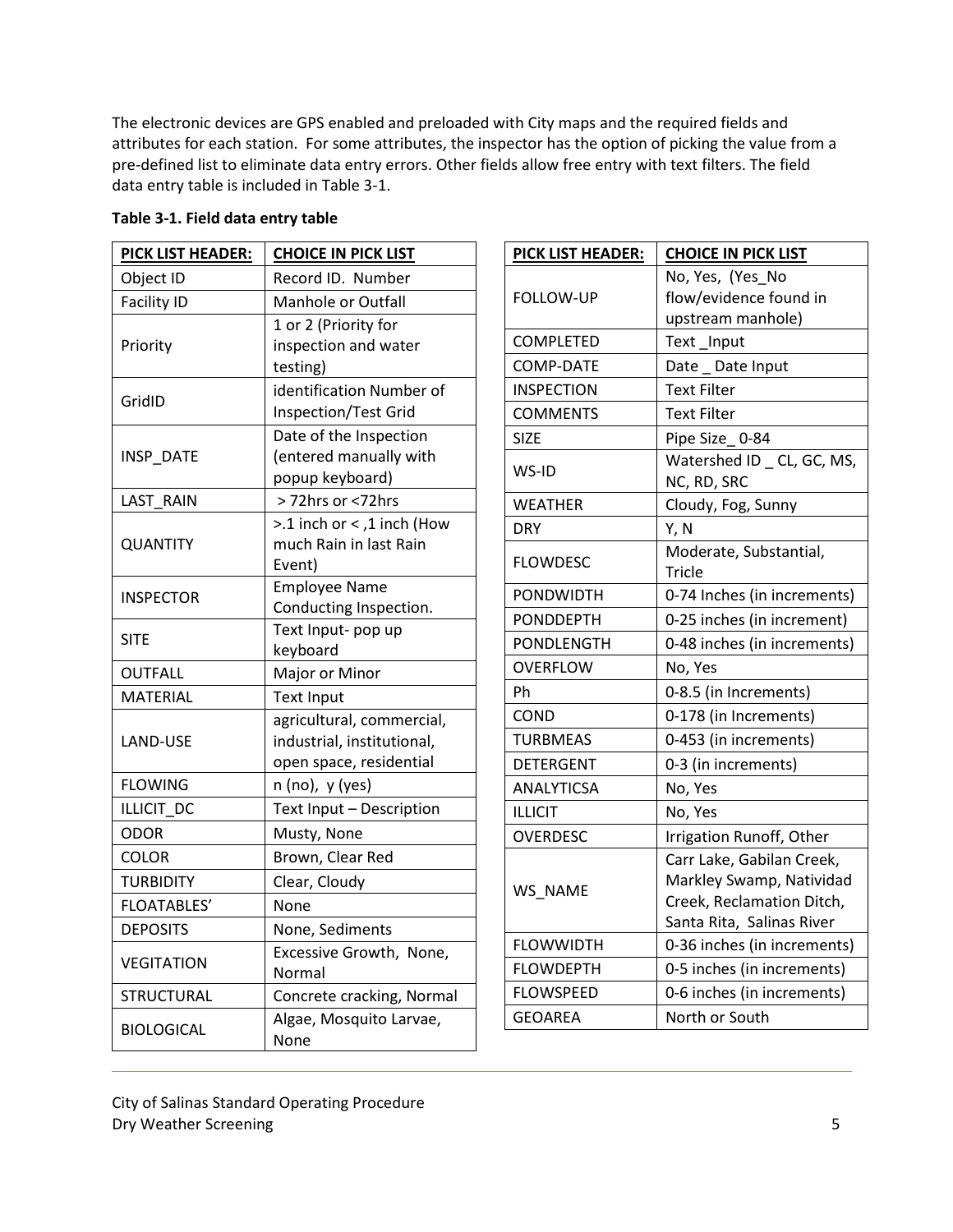| <b>PICK LIST HEADER:</b> | <b>CHOICE IN PICK LIST</b> |
|--------------------------|----------------------------|
| <b>RESPONSIBLE</b>       | Text Input - Name of       |
| PARTY (RP)               | Discharger                 |
| <b>RP PHONE</b>          | Number Input - Phone       |
|                          | Number                     |
| <b>RP ADDRESS</b>        | Text Input - Address       |
| <b>ACTION STARTED</b>    | Date Date Input            |
| <b>ACTION ENDED</b>      | Date Date Input            |

| <b>PICK LIST HEADER:</b> | <b>CHOICE IN PICK LIST</b>      |
|--------------------------|---------------------------------|
| 1. FOLLOW UP             | Date Date Input                 |
| 1. ACTION TAKEN          | Text Input - Description        |
| 2. FOLLOW UP             | Date Date Input                 |
| 2. ACTION TAKEN          | <b>Text Input - Description</b> |
| 3. FOLLOW UP             | Date Date Input                 |
| 3. ACTION TAKEN          | <b>Text Input - Description</b> |

Field crews may carry a hard copy of the "Dry Weather Screening, Reporting and Response Form" in case Field Data equipment malfunctions or not available for use.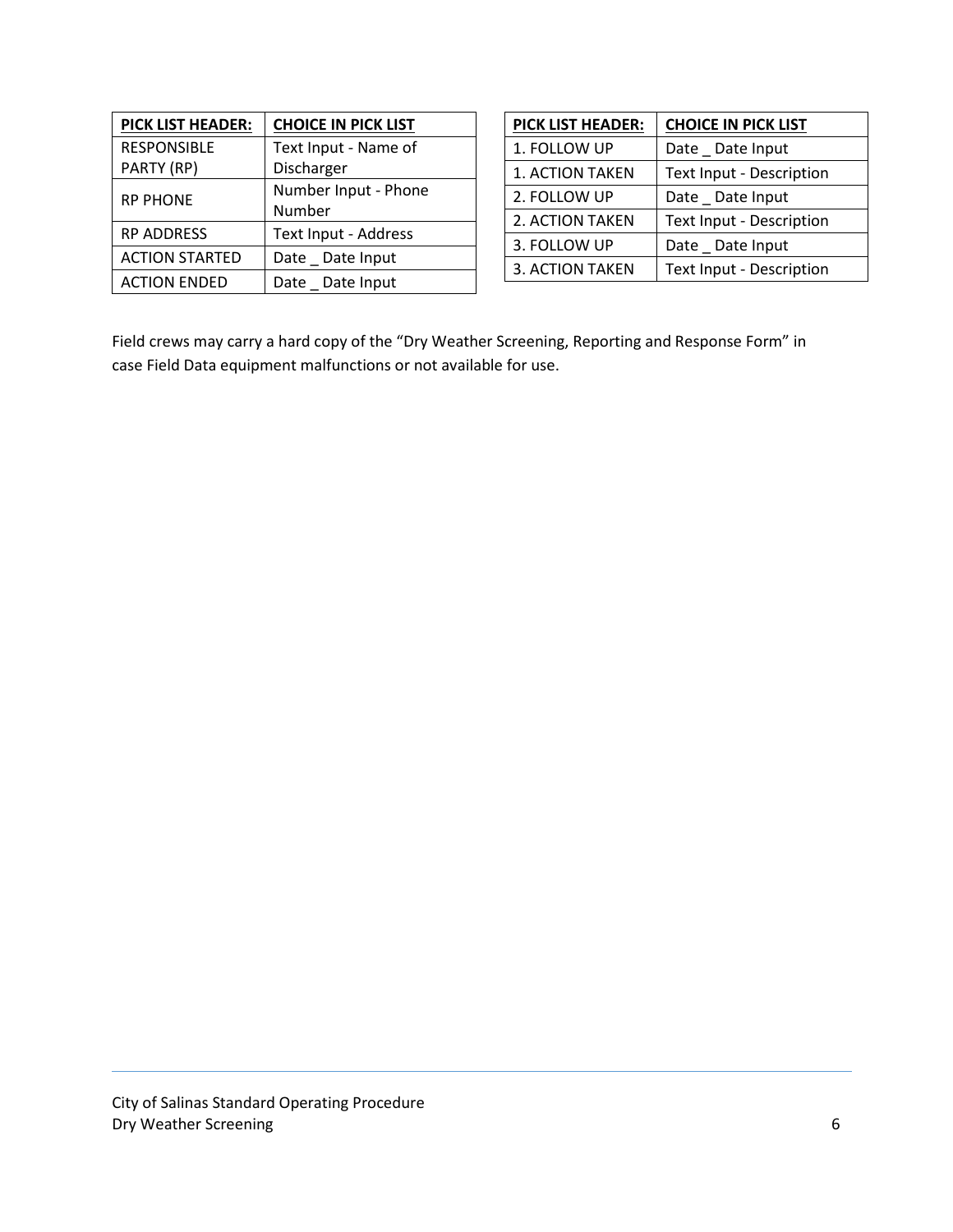

# Maintenance Services Department<br>
Wastewater Division<br>
Wastewater Services Planning<br>
Wastewater Collection Systems - NPDES - Industrial Waste - Street Sweeping - Hanardous Materials - Water Resources Planning

#### **CITY OF SALINAS** Dry Weather Monitoring Field Datasheet

|                                                                                                                                                                                                                                                                                                                                                                                                                                                                                                                                                                                   | GRID/MANHOLE/OUTFALL.                        |
|-----------------------------------------------------------------------------------------------------------------------------------------------------------------------------------------------------------------------------------------------------------------------------------------------------------------------------------------------------------------------------------------------------------------------------------------------------------------------------------------------------------------------------------------------------------------------------------|----------------------------------------------|
|                                                                                                                                                                                                                                                                                                                                                                                                                                                                                                                                                                                   | DATR_                                        |
|                                                                                                                                                                                                                                                                                                                                                                                                                                                                                                                                                                                   | TIME:                                        |
| <b>GENERAL INFORMATION:</b>                                                                                                                                                                                                                                                                                                                                                                                                                                                                                                                                                       |                                              |
| TIME SINCE LAST RAIN: Less 72hr. / Greater 72hr.<br>Weather: Sunny Cloudy C Fog C<br>QUANTITY OF LAST RAIN: Less o.1 in. / Greater o.1 in.                                                                                                                                                                                                                                                                                                                                                                                                                                        | <b>WATER SHED</b><br><b>INSPECTION TEAM:</b> |
|                                                                                                                                                                                                                                                                                                                                                                                                                                                                                                                                                                                   |                                              |
| <b>FIELD SITE DESCRIPTION:</b>                                                                                                                                                                                                                                                                                                                                                                                                                                                                                                                                                    |                                              |
| MANHOLE CATCH BASIN OUTFALL OTHER<br>SIZR                                                                                                                                                                                                                                                                                                                                                                                                                                                                                                                                         |                                              |
| OUTFALL TYPE: MAJOR MINOR SIZE:<br>OTHER:                                                                                                                                                                                                                                                                                                                                                                                                                                                                                                                                         |                                              |
| DOMINANT WATERSHED LAND USES: Indust. Com. Instit. Resid.                                                                                                                                                                                                                                                                                                                                                                                                                                                                                                                         | Agr. Open Space Unknown                      |
| <b>VISUAL OBSERVATIONS:</b>                                                                                                                                                                                                                                                                                                                                                                                                                                                                                                                                                       |                                              |
| ODOR: NONE / MUSTY/ SEWAGE / SULFIDE (ROTTON EGG)/ SOUR MILK/ OILY/ OTHER: _                                                                                                                                                                                                                                                                                                                                                                                                                                                                                                      |                                              |
| COLOR: CLEAR/RED/YELLOW/BROWN/GREEN/GREY/OTHER:                                                                                                                                                                                                                                                                                                                                                                                                                                                                                                                                   |                                              |
| TURBIDITY: CLEAR/ CLOUDY/ OPAQUE/ SUSPENDED SOLIDS/ OTHER: _                                                                                                                                                                                                                                                                                                                                                                                                                                                                                                                      |                                              |
| FLOATABLES: NONE/ OILY SHEEN/ GARBAGE/ SEWAGE OTHER:                                                                                                                                                                                                                                                                                                                                                                                                                                                                                                                              |                                              |
| DEPOSITS/ STAINS: NONE/ SEDIMENTS/ OILY/ GARBAGE/ OTHER:                                                                                                                                                                                                                                                                                                                                                                                                                                                                                                                          |                                              |
| VEGETATION CONDITION: NONE/ NORMAL/ EXCESSIVE GROWTH/ INHIBITED GROWTH/ OTHER:                                                                                                                                                                                                                                                                                                                                                                                                                                                                                                    |                                              |
| STRUCTURAL CONDITION: NORMAL/ CONCRETE CRACKING, SPAULING/ METAL CORROSION/ OTHER:                                                                                                                                                                                                                                                                                                                                                                                                                                                                                                |                                              |
| BIOLOGICAL: NONE/ MOSQUTIO LARVAE/ ALGAE/ OTHER: _                                                                                                                                                                                                                                                                                                                                                                                                                                                                                                                                |                                              |
| FLOW OBSERVED: YES - NO STANDING WATER: YES - NO Dry YES- NO<br>FLOW DESCRIPTION Trickle Moderate Bubstantial<br>(If present)<br>FLOW MESUREMENT: Width<br><b>PONDED WATER Width_</b><br>Depth<br>Length of Ponded Area___<br>Evidence of Overland Flow? Yes □ No □<br>Irrigation runoff<br><b>FIELD MESUREMENT:</b><br><b>Parameter</b><br><b>Reading</b><br>pH<br>(Unit)<br>Cond.<br>(mS/cm)<br><b>Turbity</b><br>(NTU)<br><b>Detergent</b><br>ANALYTICAL LAB SAMPLE COLLECTED? Yes / No<br><b>FOLLOW UP: YES - NO</b><br><b>ILLICIT DISCHARGE YES / NO</b><br><b>COMMENTS:</b> | Other $\Box$                                 |
|                                                                                                                                                                                                                                                                                                                                                                                                                                                                                                                                                                                   |                                              |
| (SIGNATURE)                                                                                                                                                                                                                                                                                                                                                                                                                                                                                                                                                                       |                                              |
|                                                                                                                                                                                                                                                                                                                                                                                                                                                                                                                                                                                   |                                              |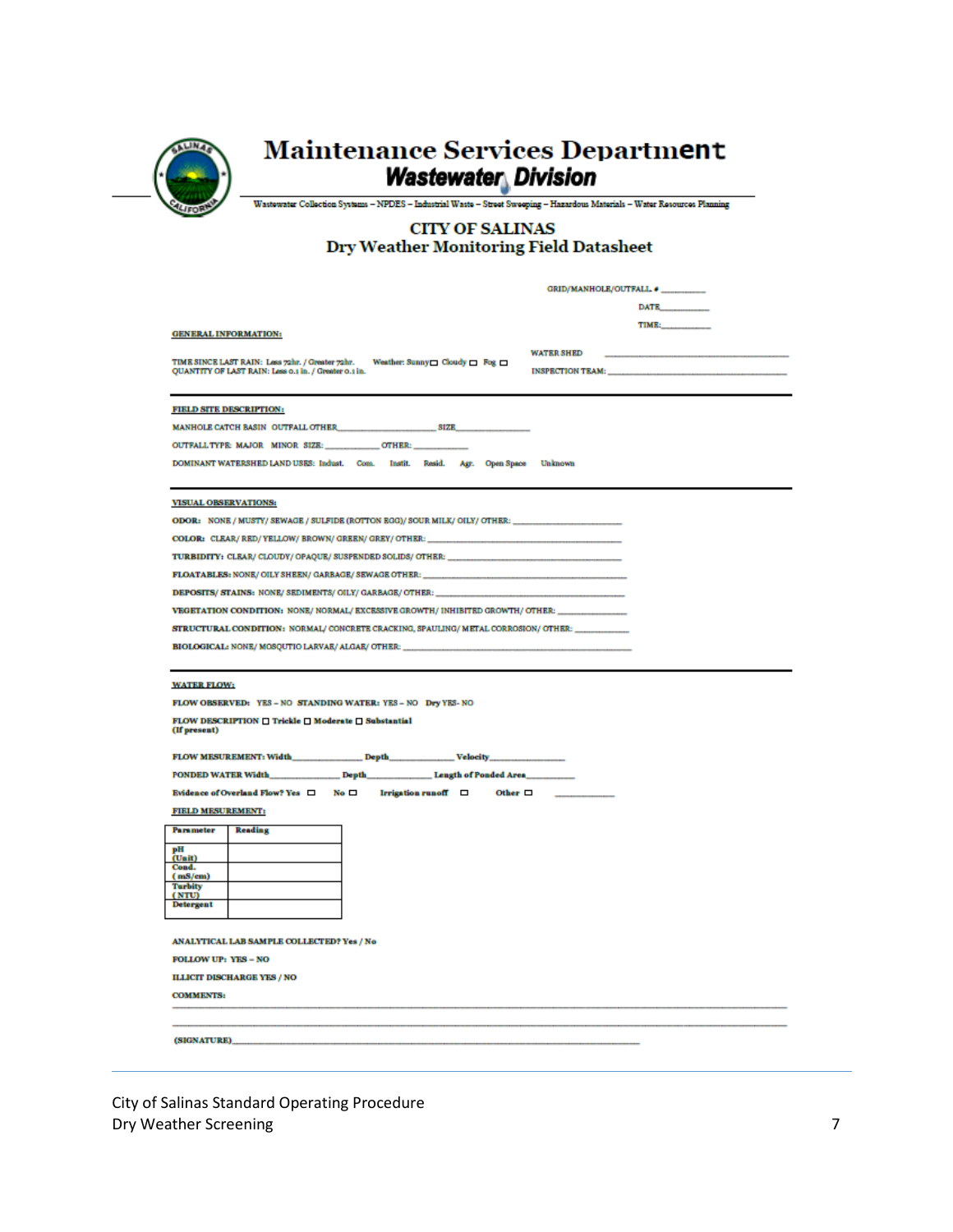# **PROTOCOL FOR COLLECTING AND HANDLING SAMPLES AND OPERATING TEST EQUIPMENT**

Four parameters are tested to characterize the non-stormwater discharge. The selection of these four parameters allows for rapid in-field testing and identification of pollutants. The parameters to be tested are indicated in the table below:

| <b>Pollutant</b>         | <b>Action Level</b>                       |                    |        |  |
|--------------------------|-------------------------------------------|--------------------|--------|--|
| pH                       | $7.0 - 8.5^{\rm b}$                       |                    |        |  |
| Turbidity (NTU)          | $126^{\circ}$                             |                    |        |  |
| Detergent $(mg/L)$       | $0.5^{\circ}$                             |                    |        |  |
|                          | Degree or Restriction on use <sup>c</sup> |                    |        |  |
| <b>Potential Problem</b> | None                                      | Slight to moderate | Severe |  |
| Conductivity (uS/cm)     | 700                                       | 700-3000           | >3000  |  |

a –Derived from the 90<sup>th</sup> percentile data in the National Stormwater Quality Database.

b – Criteria as identified in the Water Quality Control Plan for the Central Coast Region (Basin Plan).

c – Criteria based on the level identified in The CA Waterboard Water Quality Criteria for Irrigation (attached pdf document)

### **Collecting and Handling Samples**

- 1. Each morning, the City of Salinas field inspection team will obtain the appropriate number of sample containers, reagents, equipment, and apparatus required to conduct the estimated number of samples and tests for discharging site conditions. As a rule of thumb, plan on encountering two field sites discharging and completing two return scheduled sites each field day.
- **2. NOTE: AFTER ARRIVAL AT THE SITE, IF ABNORMAL FLOW CONDITIONS ARE OBSERVED AND/OR THE DISCHARGE IS SUSPECTED OF CONTAINING HAZARDOUS MATERIALS (I.E., VERY STRONG ODORS, ABNORMAL COLORS, DEAD ANIMALS ADJACENT TO THE DISCHARGE POINT, ETC.), THEN LEAVE THE SITE AND CONTACT YOUR SUPERVISOR IMMEDIATELY. SEE SECTION 8- INSPECTION TEAM SAFETY PLAN, FOR TELEPHONE NUMBERS OF HAZ MAT EMERGENCY RESPONSE TEAM.**
- 3. Put on protective gloves and eye protection prior to obtaining samples.
- 4. Care needs to be exercised to prevent contamination of containers prior to sampling. An electric sampling pump can be used to facilitate sample collection. If the pump is not functioning, samples may be collected by hand. Hold the cap in one hand around the outside edge of the cap and the sample container at the bottom. For locations where the flow stream can be accessed, hold the container under the stream. Fill the container sufficiently enough to avoid air pockets in the container.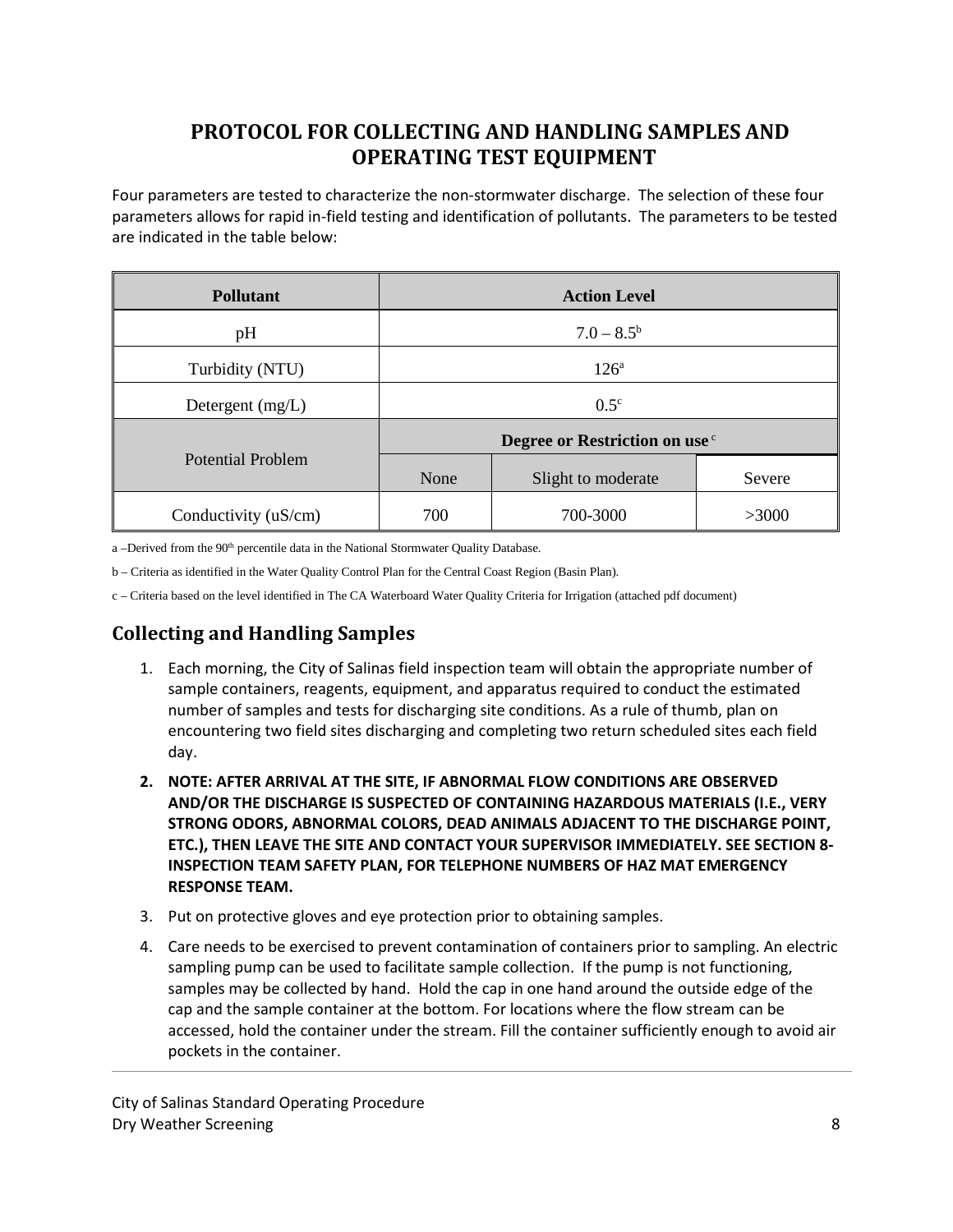If the stream cannot be accessed directly (i.e., pipeline at the bottom of a manhole), use an expandable pole with small container to dip the container in the stream and retrieve a sample. Carefully pour the contents into the sample container.

- 5. Tightly secure the lid to the sample bottle
- 6. Complete the field tests using the Horiba U-52 Multiparameter test instrument (pH, turbidity, conductivity). Conduct the detergent test using the CHEMetrics detergent test .
- 7. Record the test results on the electronic database as they are completed.
- 8. If the testing apparatus malfunctions or other unforeseen conditions occur, prepare the samples for storage and transport. Use an adhesive label to identify the samples. The completed labels should indicate the site identification number, date and time of sample. Assign a laboratory number to each sample (suggest using site ID no. plus abbreviations for type of test as listed on the Daily Monitoring Data Summary Sheet at the end of Section 3).
- 9. If abnormal flow conditions are observed, the appropriate personnel (HAZMAT Response Team) with protective clothing and equipment (protective suits, boots, eye protection, and breathing apparatus) will return to the site and collect samples with the appropriate type sample containers.

## **Health & Safety Guidelines**

Field investigations conducted at remote locations require that field inspection teams and the supervisor overseeing the operation be trained per a safety plan. The following health and safety guidelines should be addressed as an overview prior to starting field work. The guidelines are only presented as a general overview to assist personnel in health and safety and accident prevention.

- 1. Inspection Team Size
	- □ Minimum team size of two persons.
- 2. Confined Space Entry
	- □ Do not enter including manholes, storm sewer outfalls, culverts, etc.
	- □ Confined space entry is not permitted without special training and the proper equipment
- 3. Traffic Control
	- $\Box$  Place traffic cones or pylons on the roadway to divert traffic.
	- $\Box$  Place warning signs along roadway or shoulder an adequate distance from sampling point.
	- □ Provide traffic control personnel to direct traffic if required (team may require a third person to assist in directing traffic).
	- □ Wear appropriate traffic safety vests
- 4. Vehicle Safety
	- $\Box$  Vehicles should be in proper operating condition with functional hazard lights.
	- □ Trucks and other service vehicles should have an audible reverse signal alarm.
- 5. Surface Waters
	- □ Be aware of water safety procedures.
	- □ Watch for slippery rocks along stream banks and in stream.
	- □ Keep a safe distance from the edge of steep embankments.
- 6. Biological Hazards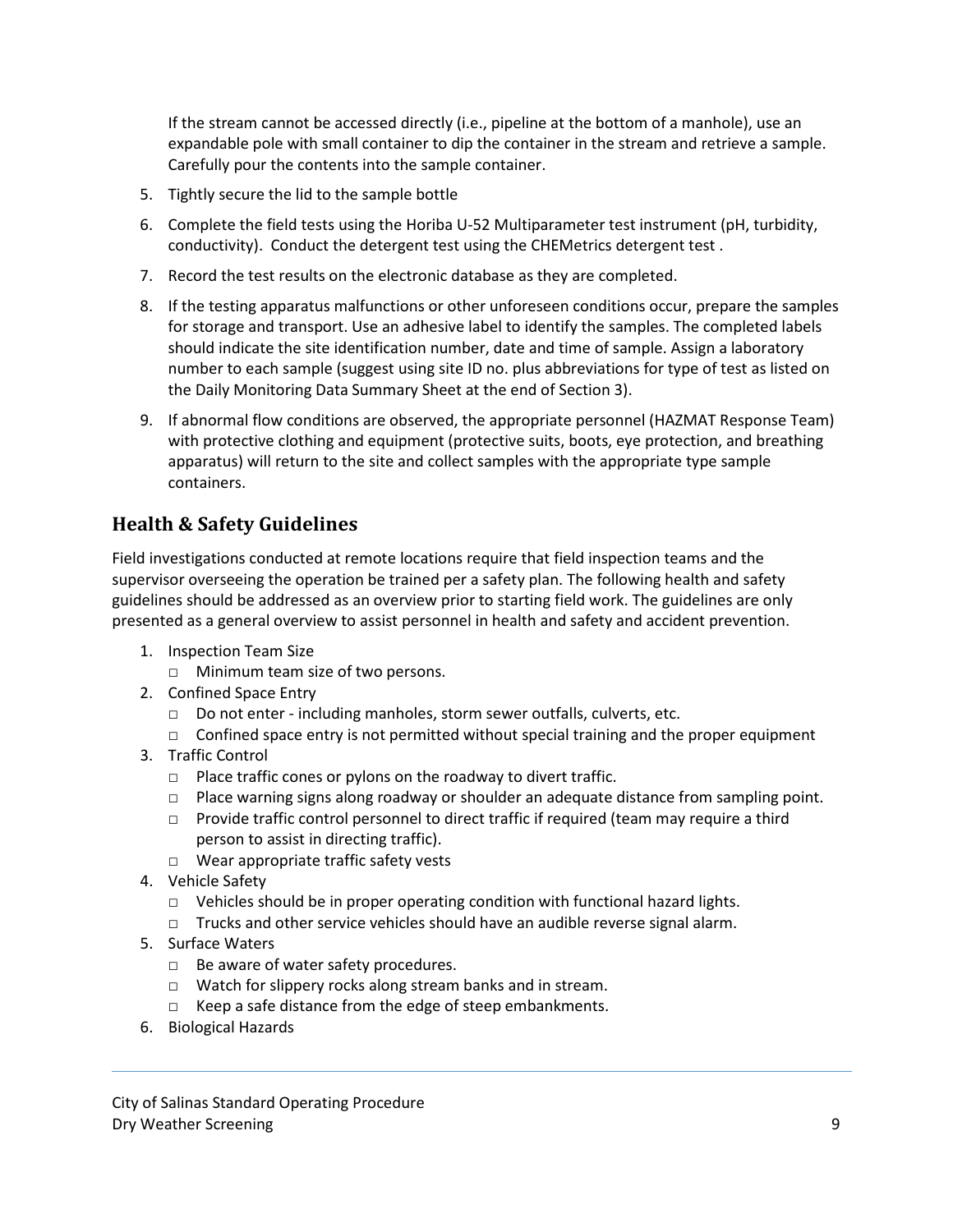- $\Box$  Be aware of hazards involving insects, snakes, and other animals. Use of the following protective equipment is advised:
	- o Boots, long sleeve shirts and pants, gloves, and hats.
	- o Insect repellents.
	- o Mace repellent for use on aggressive animals. (Each field inspector and supervisor will need to be trained and certified in the proper use, handling, and storage procedures before issuing. Check with local police department for training and certifying requirements.)
- $\Box$  In areas where an inspection team could be exposed to poison oak, the following protective measures should be observed:
	- o Wear protective clothing (boots, gloves, long sleeve shirts and pants, etc.)
	- o Use soap and water to wash exposed areas.
- 7. Proper Lifting Techniques
	- □ Use team lifting techniques.
	- □ Bend at the knees, not at the waist.
	- □ Lift with leg muscles not the back muscles.
	- □ Keep load close to the body.
	- □ Avoid twisting while carrying a heavy load.
- 8. Decontamination Procedures
	- □ Proper decontamination procedures should be followed to prevent sample contamination and/or endangerment of human health.
	- $\Box$  Avoid hand-mouth contact when collecting samples.
	- $\Box$  Always wash hands and face prior to taking breaks and at the end of the shift.
- 9. Personal Protective Equipment (PPE)
	- $\Box$  Protective clothing should be used to protect against injuries or exposure to hazardous materials especially to hands, feet, eyes, head, and ears.
	- □ PPE should be clean, fit comfortably, and be designed for the job.
	- □ Dispose of PPE or clean it to reduce contamination after every use.
	- □ Wear safety orange if working in traffic.
- 10. Emergency Response
	- $\Box$  Each team or vehicle should be equipped with a two-way radio or cellular phone to communicate back to the office in case of an emergency.
	- $\square$  Emergency response procedures need to be established according to the terrain being surveyed by the inspection team. This is required to assure the City of Salinas has the appropriate equipment available to reach the inspection team if needed.

If there are any injuries, treat the injured person(s) and dial 911 and/or notify the nearest hospital. The following hospitals provide emergency room care:

| Hospital                                              | <b>Emergency Phone No.</b> |
|-------------------------------------------------------|----------------------------|
| Salinas Valley Memorial Hospital<br>450 E. Romie Lane | 831-755-1700               |
| Natividad Medical Center<br>1330 Natividad Road       | 831-755-6268               |

City of Salinas Standard Operating Procedure **Dry Weather Screening 10** 2008 12:00 12:00 12:00 12:00 12:00 12:00 12:00 12:00 12:00 12:00 12:00 12:00 12:00 12:00 12:00 12:00 12:00 12:00 12:00 12:00 12:00 12:00 12:00 12:00 12:00 12:00 12:00 12:00 12:00 12:00 12:00 12:0